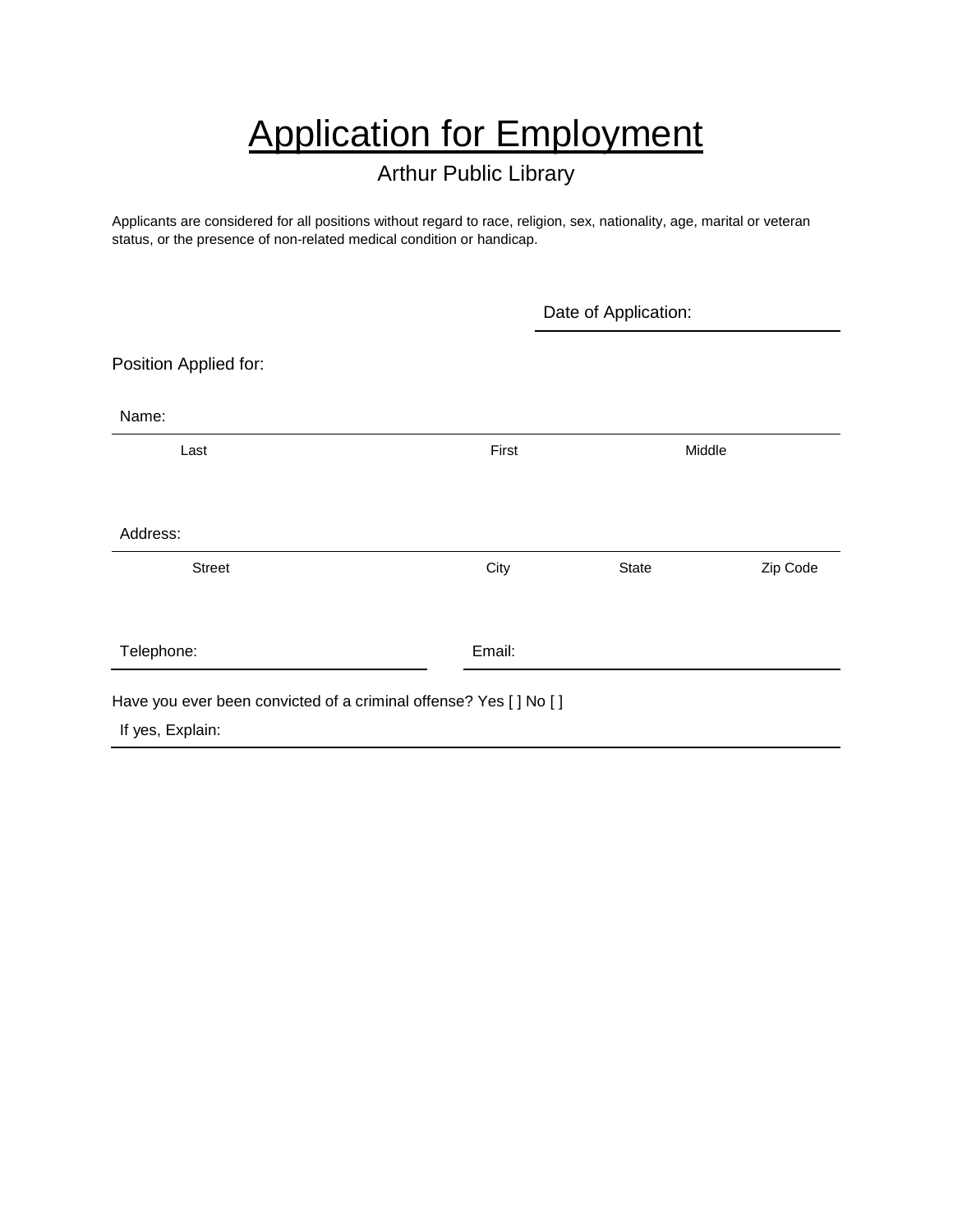## **Education and Experience**

| High School:                                                                 | <b>Graduation Date:</b> |
|------------------------------------------------------------------------------|-------------------------|
| Or GED Received                                                              |                         |
| College:<br>Major:                                                           | <b>Graduation Date:</b> |
| Last or Current Job:<br>Reason for leaving:                                  | Start Date:             |
| Have you ever been fired from a position? Yes [ ] No [ ]<br>If yes, Explain: |                         |

Other work experience or skills you feel we should know about:

#### **Skills**

How much experience do you have with computers?

Other computer skills you feel we should know about:

Typing Speed: